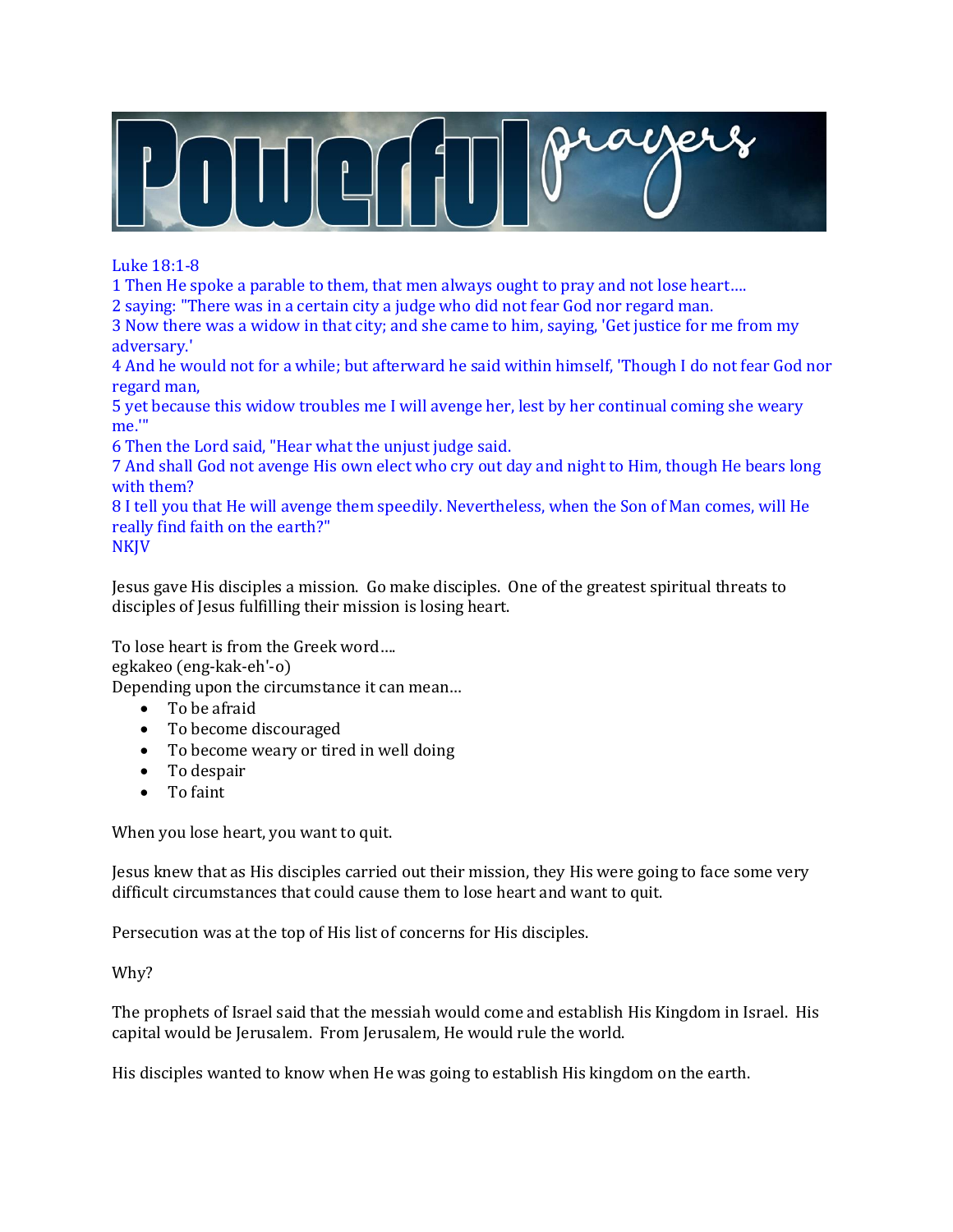Jesus told them what would happen on the earth before He came and established His Kingdom on the earth.

Jesus told them that He was going to suffer injustice from men.

Jesus told them that after He suffered injustice, they and those that believed because of their testimony were going to suffer incredible injustices for following Him.

### THE TWELVE APOSTLES:

1. Andrew - crucified 2. Bartholomew - beaten then crucified 3. James, son of Alphaeus - stoned to death 4. James, son of Zebedee - beheaded 5. John - exiled for his faith; died of old age 6. Judas (not Iscariot) - stoned to death 7. Matthew - speared to death 8. Peter - crucifed upside down 9. Philip - crucified 10. Simon - crucified 11. Thomas - speared to death 12. Matthias - stoned to death (source: Fox's Book of Martyrs)

We read in the Book of Acts how Saul of Tarsus was the leading activist for persecution of Christians in Israel. We can reach in ancient history how the Roman emperor Nero had Christians covered with wax, put on polls, and then set on fire to serve as lamps at his garden parties. Christians were also used for sport as prey for lions and wild dogs in the Roman coliseum. Jesus knew they were going to be treated unjustly. Jesus knew that persecution could cause His disciples to lose heart and want to quit.

He tells them a story of a widow that was treated unjustly. He uses this story to show them how to avoid losing heart.

Widows and the elderly in general are particularly vulnerable to scammers.

The widow in this story was unsuccessful in her first attempt to receive justice from her city judge. But she does not give up and continues to bring her appeal to the judge. She obviously believed that her appeals would make a difference.

The city judge has no regard for justice. He does not fear God or man. But because he grows weary of the widow's persistent requests, he relents and avenges her. To avenge means to make right that which was wrong.

The point Jesus made to His disciples was even an unrighteous judge will relent and avenge a widow if she believes her persistent appeals will make a difference.

Jesus had already promised His disciples that He would return and avenge them. They had something more reliable to stand on then the widow's belief in her persistence. They had His Word.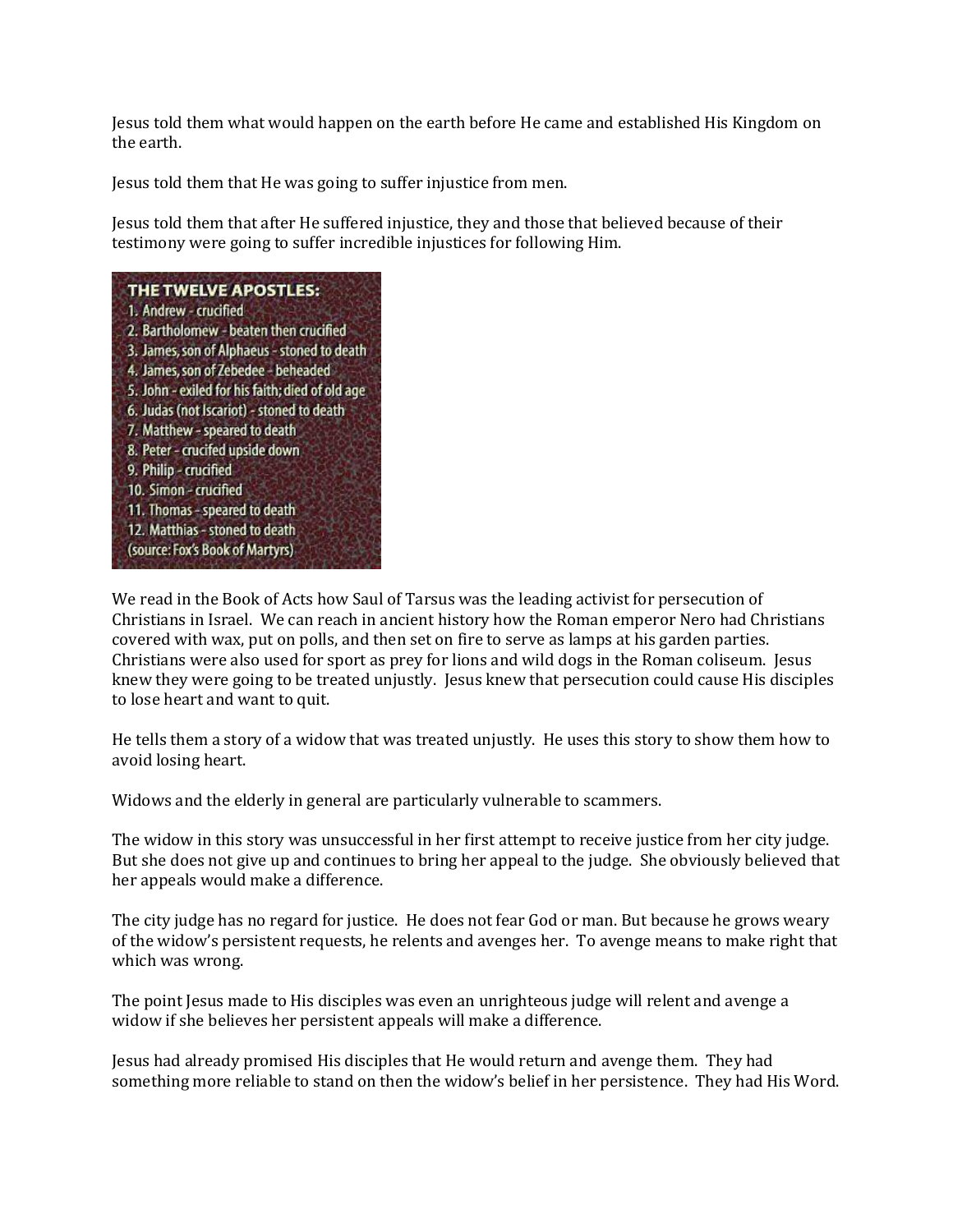While they were waiting and suffering, they should be like the widow. They should always pray and not lose heart.

It appears that we have some very difficult days in front of us.

- The mayor of OKC has issued a shelter in place order through April 16.
- Nearly every day we receive reports of people losing their jobs or their hours being reduced.
- We are constantly hearing news reports about the potential damage of this virus, the potential damage this shut down could cause in our economy, and the potential damage this shut down could cause in our society. Those dangers are very real. Our President has attempted to reduce the damage by approving a stimulus package and suspending certain debt payments.
- But no one knows when this shut down is going to end.
- Nearly every day I receive reports about tensions rising in families.

Church, we have a mission to perform. We are called to make disciples. That is our purpose. Because of modern technology, we can shelter in place and still connect with people. Because our main strategy to make disciples is through small groups, our small group leaders can still connect with their members and the members of our small groups can still connect with one another. All of us can stay connected through our small groups and be the church. Because of modern technology, all of us can be a witness to the lost and invite them to join our small group meetings. Church we can stay connected to the church and to our purpose. Being connected to our church and to our purpose is critical to our personal spiritual health and growth.

But there is one other connection that we must make and maintain during these difficult days that is critical and vital to our spiritual health and growth. If we are going to avoid losing heart, we must develop our personal connection to God through prayer.

What Jesus said to His disciples in this story, is what Jesus is saying to us to today. He wants us to always pray and not lose heart.

I want to take some time this morning and share with you some practical lessons about developing your personal connection with God through prayer.

When I became a Christian, I was taught that even Jesus devoted Himself to prayer to His heavenly Father.

Luke 5:15-16

15 However, the report went around concerning Him all the more; and great multitudes came together to hear, and to be healed by Him of their infirmities. 16 So He Himself often withdrew into the wilderness and prayed.

#### **NKIV**

I was then introduced to a guide called how to have a quiet time with God. A quiet time is time that you personally devote to be alone with God every day in prayer. I made a commitment when I was 17 to follow Jesus and have a daily quiet time to help me develop my personal connection with my heavenly Father.

I was told that in order to be consistent in having a quiet time, I needed to follow Jesus and determine these things.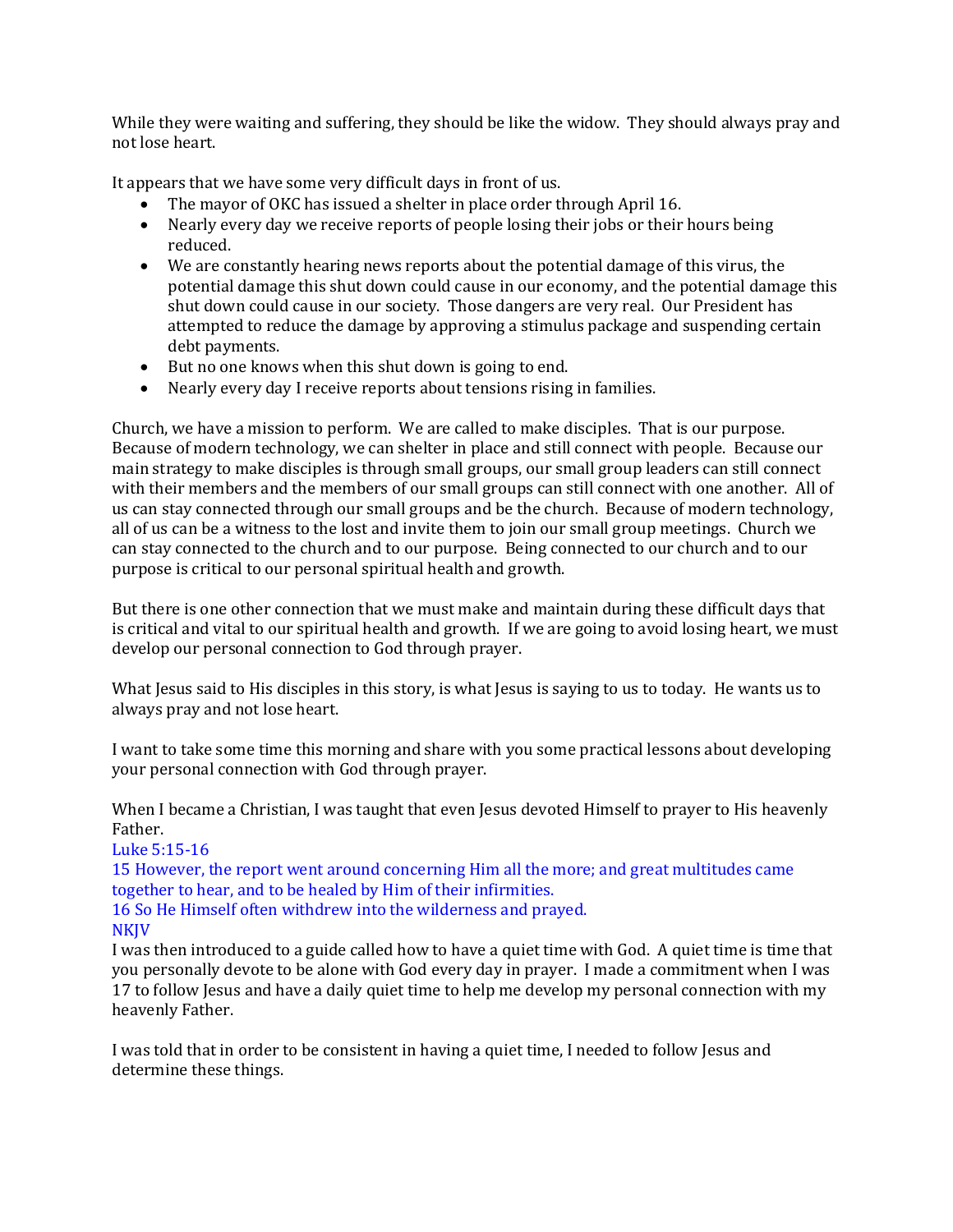- Jesus had a time.
- Jesus had a place.
- Jesus had a plan.

# Mark 1:35

35 Now in the morning, having risen a long while before daylight, He went out and departed to a solitary place; and there He prayed. NKJV

## Matt 14:23

23 And when He had sent the multitudes away, He went up on the mountain by Himself to pray. Now when evening came, He was alone there. **NKIV** 

Luke 11:1-4

1 Now it came to pass, as He was praying in a certain place, when He ceased, that one of His disciples said to Him, "Lord, teach us to pray, as John also taught his disciples."

2 So He said to them, "When you pray, say: Our Father in heaven, Hallowed be Your name. Your kingdom come. Your will be done on earth as it is in heaven.

3 Give us day by day our daily bread.

4 And forgive us our sins, for we also forgive everyone who is indebted to us. And do not lead us into temptation but deliver us from the evil one."

NKJV

- Jesus had a time.
- Jesus had a place.
- Jesus had a plan.

This counsel I received was a life changer for me. The time, place, and plan have changed over the last 48 years, but I still have a time, a place, and a plan. As a result, I have remained continuously personally connected to God through prayer.

Without question, following this counsel has been the single most important practice in my Christian life and has kept me from losing heart and quitting. What causes you to lose heart and want to quit?

- Loss of relationships
- Loss of results
- Loss of reputation
- Loss of opportunity
- Loss of finances
- Loss of job
- Loss of health
- Loss of a loved one

As I have gone through these experiences, having a daily quiet time has been the single most important practice in my Christian life and has kept me from losing heart and quitting.

It was difficult to establish this routine in my life. My flesh and the devil resisted it. I have repented to God many times for allowing my flesh and the devil to win on certain days or during certain seasons of my life.